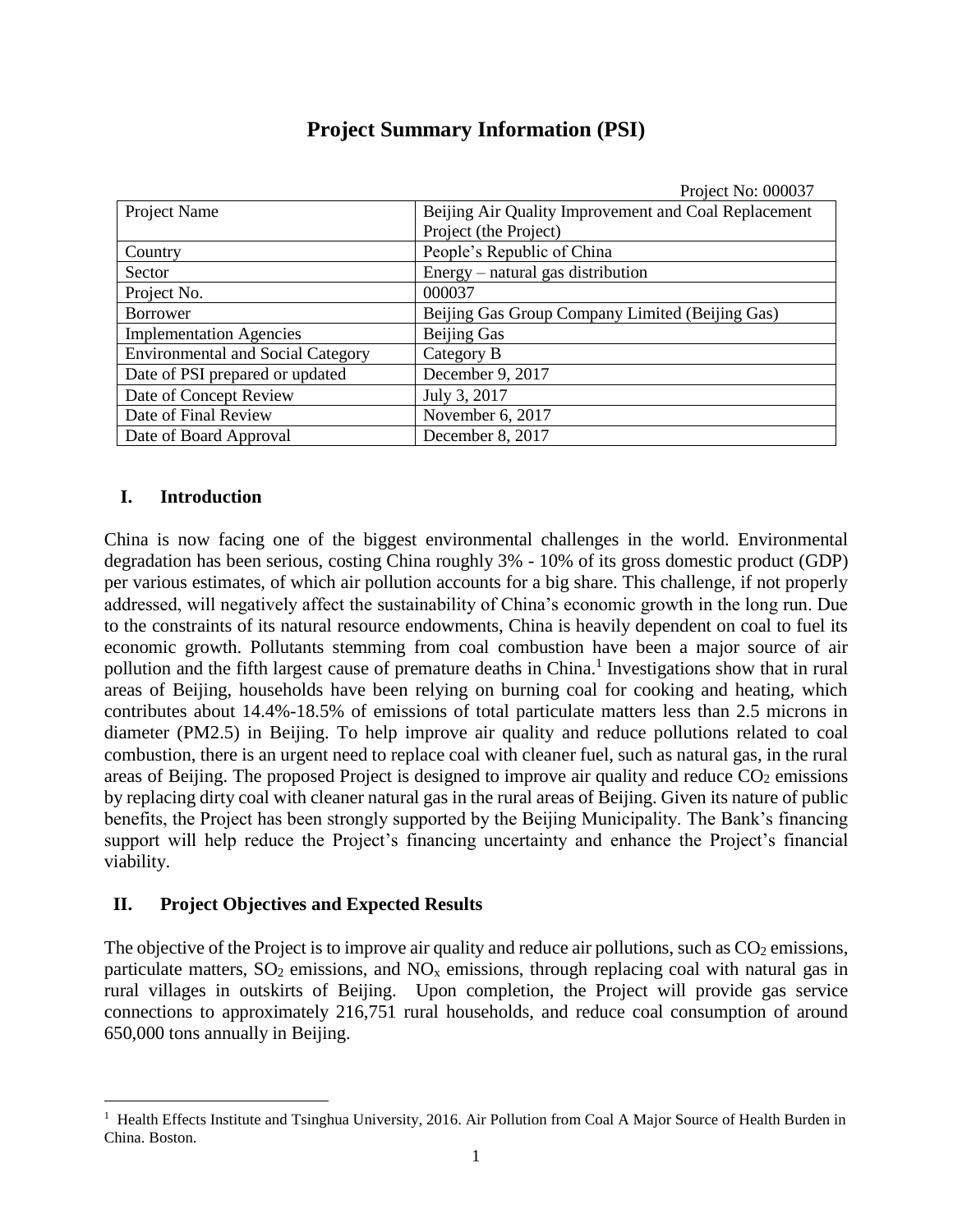## **III. Project Description**

The proposed Project will finance the construction of natural gas distribution networks in around 510 rural villages of Beijing, including the installation of low-pressure village gas pipelines, household connections, and household gas consumption meters. Upon completion, the Project will bring large economic and environmental benefits, including annual energy savings of around 113,000 tons of standard coal equivalent. Net of emissions of burning natural gas, the Project is estimated annually to reduce  $CO_2$  emissions by 595,700 tons, PM2.5 by 3,700 tons,  $SO_2$  emissions by 1,488 tons, and  $NO_x$ emissions by 4,442 tons. The Project will also have a substantial social impact. After coal consumption is eliminated in rural villages, ambient air quality and the quality of the environment in Beijing will improve, helping to mitigate the risk of respiratory diseases, cardiovascular disease, and ischemic heart disease. The most vulnerable people to such adverse effects in both rural and urban Beijing, such as children, women, the sick and the elderly, will benefit most.

### **IV. Environmental and Social**

Per the Bank's Environmental and Social Policy, the Project is assigned as Category B. As part of Project preparation, the environmental and social impacts were assessed and mitigation measures proposed in an Environmental and Social Management Plan (ESMP). Women and children are considered to be the major beneficiaries of coal-to-gas conversion, due to improvements in both outdoor and indoor air quality and the change of cooking fuel to clean energy. In addition, residents from project villages or nearby can be hired for construction activities.

The Bank's environmental and social due diligence, including review of project information and the ESMP, site visits, and meetings with the client and their consultant, indicated that there will not be any land acquisition or displacement of population in the Project areas. Environmental impacts associated with the Project during construction will be limited and temporary, and not irreversible in nature, and relevant mitigation measures are well-known and available. These risks and impacts can be addressed through the implementation of the ESMP and good international practice. During Project preparation, public consultations were carried out and information was disclosed, per national and the Bank requirements. The ESMP has been disclosed on the website of Beijing Gas [\(http://www.bjgas.com/Thematic.ashx?newsid=6226\)](http://www.bjgas.com/Thematic.ashx?newsid=6226) and of the Bank's website [\(https://www.aiib.org/en/projects/proposed/2017/\\_download/beijing/environment-social](https://www.aiib.org/en/projects/proposed/2017/_download/beijing/environment-social-management-plan.pdf)[management-plan.pdf\)](https://www.aiib.org/en/projects/proposed/2017/_download/beijing/environment-social-management-plan.pdf).

Beijing Gas, as the dominant gas supplier in Beijing, has been implementing a coal-to-gas conversion program for several years. It has an existing Grievance Redress Mechanism (GRM) and Hot Line Service in place for daily operation issues and complaint handling, from municipal level to district branches. This GRM system will be used to respond to any grievances that are raised in relation to the Project. In addition, contractors will be requested to set up their own GRM handling and reporting system to ensure all concerns are dealt with in a consistent and transparent manner.

# **V. Estimated Project Cost and Financing Source**

The Project is estimated to cost US\$761.10 million (or RMB 5,099.37 million equivalent<sup>2</sup>) as per available information. Upon Beijing Gas' request, the Bank is considering to provide a non-sovereign-

 $\overline{a}$  $2$  Exchange Rate: US\$1 = RMB6.7.